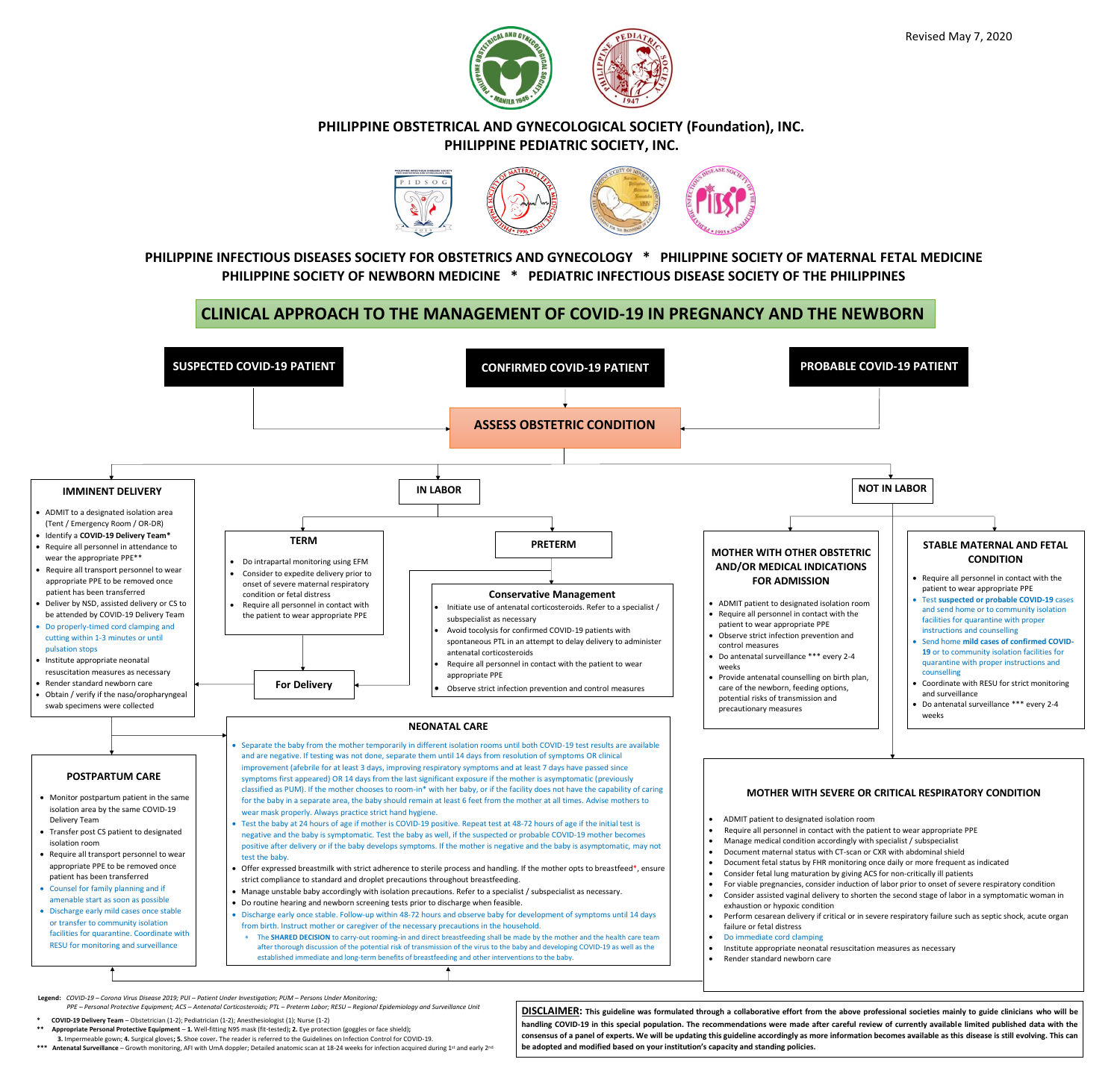### **References:**

- **1. Academy of Breastfeeding Medicine. ABM STATEMENT ON CORONAVIRUS 2019 (COVID- 19) March 10, 2020. (Retrieved from<https://www.bfmed.org/abm-statement-coronavirus> 12 March 2020)**
- **3. American College of Obstetricians and Gynecologists Practice Advisory: Novel Coronavirus 2019 (COVID-19), March 13, 2020**
- 4. Breslin N., et al, Coronavirus Disease 2019 infection among asymptomatic and symptomatic pregnant women: two weeks of confirmed presentations to an affiliated pair of New York hospitals, 2020 AJOG MFM, **<https://doi.org/10.1016/j.ajogmf.2020.100118>**
- 5. Centers for Disease Control and Prevention. Interim Considerations for Infection Prevention and Control of Coronavirus Disease 2019 (COVID-19) in Inpatient Obstetric Healthcare Settings. 2020. (Retrieved from: **<https://www.cdc.gov/coronavirus/2019ncov/hcp/> 12 March 2020)**
- 6. Chandrasekharan, P. et al. Neongtal Resuscitation and Postresuscitation Care of Infants Born to Mothers with Suspected or Confirmed SARS-CoV-2 Infection. American Journal of Perinatology, April 8, 2020, DOI https://doi. 7. Chen H, Guo J, Wang C, Luo F, Yu X, Zhang W, et al. Clinical characteristics and intrauterine vertical transmission potential of COVID-19 infection in nine pregnant women: a retrospective review of medical records. Lanc **2020/03/11. doi: 10.1016/S0140-6736(20)30360-3. PubMed PMID: 32151335 (Retrieved 12 March 2020)**
- 8. Chen Y, Peng H, Wang L, Zhao Y, Zeng L, Gao H et al. Infants Born to Mothers With a New Coronavirus (COVID-19). Front. Pediatr., 16 March 2020.<https://doi.org/10.3389/fped.2020.00104> (Retrieved 17 March 2020)
- 9. Clinical Practice Guideline Perinatal-Neonatal Management of COVI-19 Infection Ver.1.0, Federation of Obstetric & Gynecological Societies of India, National Neonatology Forum, India, Indian Academy of Pediatrics, March
- **10.DOH AO No. 2020-0013. Revised Guidelines for the Inclusion of the Coronavirus Disease 2019 (COVID-19) in the List of Notifiable Diseases for mandatory reporting to the Department of Health. April 9, 2020 11.DOH AO No. 2020-0146. Adoption of POGS, PPS, PIDSOG, PSMFM, PSNbM and PIDSP Clinical Approach to the Management of COVID-19 in Pregnancy and the Newborn. March 30, 2020**
- **12.Dotters-Katz S & Hughes BL. Society for Maternal Fetal Medicine. Coronavirus (COVID-19) and Pregnancy: What Maternal-Fetal Medicine Subspecialists Need to Know 13 March 2020 (Retrieved from: https://s3.amazonaws.com/cdn.smfm.org/media/2262/COVID19\_PDF.pdf 12 March 2020)**
- **13.Guillaume Favre, et al, Guidelines for pregnant women with suspectedSARS-CoV-2 Infection, [www.thelancet.com,](http://www.thelancet.com/) March 3, 2020, DOI: [https://doi.org/10.1016/S1437-3099\(20\)30157-2.](https://doi.org/10.1016/S1437-3099(20)30157-2) 14.Huaping Zhu, et al, Clinical analysis of 10 neonates born to mothers with 2019-nCoV pneumonia, Transl Pediatr. 2020 Feb; 9(1): 51-60; doi: 10.21037/tp.2020.02.06.** 15. Huijun Chen, et al, Clinical characteristics and intrauterine vertical transmission potential of COVID-19 Infection in nine pregnant women: a retrospective review of medical records, [www.thelancet.com](http://www.thelancet.com/) Vol 395, March 7, **16.Infection Prevention and Control Guidance for Neonates, Alberta Health Services, Maternal Newborn Child & Youth Strategic Clinical Network, April 17, 2020 Version 12.0 17.Japanese Society for Neonatal Health and Development. Recommended measures to a new type coronavirus infection in newborn infants. Feb 28, 2020. 18.Korean Society of Neonate (KSN). Coronavirus Infection-19 Neonatal Care Born from Confirmed or Suspected Patients Manual for Neonates. March 4, 2020. 19.Lu Qi, MD, PhD and Shi Yuan, MD, PhD. Coronavirus disease (COVID-19) and neonate: What neonatologist need to know, Journal of Medical Virology, February 26, 2020. 20.Na Li, et al, Maternal and neonatal outcomes of pregnant women with COVID-19 pneumonia: a case-control study, [https://doi.org/10.1101/2020.03.10.20033605.](https://doi.org/10.1101/2020.03.10.20033605) 21.Munoz, AC, et al,** *Late-Onset Neonatal Sepsis in a Patient with COVID-19***, The New England Journal of Medicine, April 22, 2020, DOI: 10.1056/NEJMc2010614 22.Poon et al. ISUOG Interim Guidance on 2019 novel coronavirus infection during pregnancy and puerperium: information for healthcare professionals. 2020.** 23. Poupolo, Karen, et al, Management of Infants Born to Mothers with COVID-19, American Academy of Pediatrics Committee on Fetus and Newborn, Section of Neonatal Perinatal Medicine, and Committee on Infectious Diseases, A 24. Rasmussen S, Smulian J, Lednicky J, et al. Coronavirus Disease 2019 (COVID-19) and Pregnancy: What obstetricians need to know. American Journal of Obstetrics and Gynecology 2020 doi: https://doi. org/10.1016/j.ajog.202 **25.Royal College of Obstetrics and Gynecology (RCOG). Coronavirus (COVID-19) Infection in Pregnancy. Version 2. 13 March 2020.**
- **26.Royal College of Pediatrics and Child Health. (RCPCH). COVID-19 - guidance for paediatric services. 13 March 2020.**
- 27. Schwartz, David A. An Analysis of 38 Pregnant Women with COVID-19, Their Newborn Infants, and Maternal-Fetal Transmission of SARS-CoV-2 Infections and Pregnancy Outcomes. Archives of Pathology and Laboratory Medicine; **0901-SA.**
- **28.Schwartz, David A. Potential Maternal and Infant Outcomes from Coronavirus2019-nCoV (SARS-CoV-2) Infecting Pregnant Women: Lessons from SARS, MERS, and Other Human Coronavirus. Viruses, February 10, 2020. 29.Shaoshuai Wang et, al, A Case Report of Neonatal COVID-19 Infection in China.**
- **30.Sutton, D, et al.,** *Universal Screening for SARS-CoV-2 in Women Admitted for Delivery***, The New England Journal of Medicine, April 13, 2020, DOI:10.1056/NEJMc2009316** 31. Trevisanuto, D. et al., Neonatal Resuscitation Where the Mother Has a Suspected or Confirmed Novel Coronavirus (SARS-CoV-2) Infection: Suggestion for a Pragmatic Action Plan, Neonatology, April 24, 2020, DOI: 10.1159/0 **32.Wong SF, Chow KM, Leung TN, Ng WF, Ng TK, Shek CC, et al. Pregnancy and perinatal outcomes of women with severe acute respiratory syndrome. Am J Obstet Gynecol 2004 Jul;191(1):292-7. 33.WORLD HEALTH ORGANIZATION (WHO). Clinical management of severe acute respiratory infection (SARI) when COVID-19 disease is suspected Interim guidance 13 March 2020 (Retrieved 15 March 2020). 34.Yan Chen, et al, Infants Born to Mothers with a New Coronavirus (COVID-19), Case Report, Frontiers in Pediatrics, March 16, 2020, doi: 10.3389/fped.202.00104.** 35.2hu H, Wang L, Fang C, Peng S, Zhang L, Chang G et al. Clinical analysis of 10 neonates born to mothers with 2019-nCoV pneumonia. Transl Pediatr. 2020;9(1):51-60. Epub 2020/03/11. doi: 10.21037/tp.2020.02.06. PubMed PMI **PMC7036.**

2. Alfaraj SH, Al-Tawfiq JA, Memish ZA. Middle East Respiratory Syndrome Coronavirus (MERSCoV) infection during pregnancy: Report of two cases & review of the literature. J Microbiol Immunol Infect 2019 Jun;52(3):501-3.